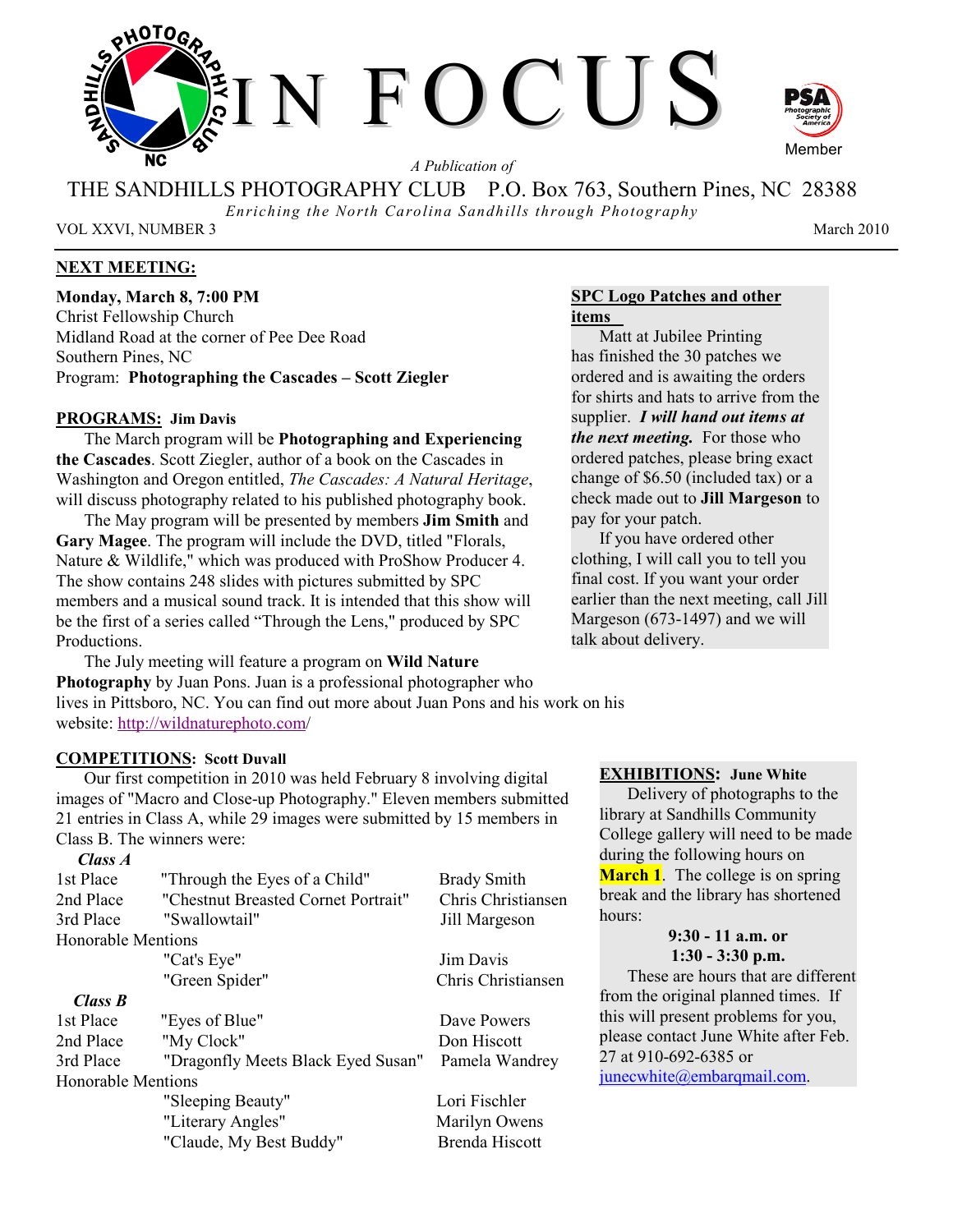The winning images and all other entries have been posted on the club's website. The winning photographs are scheduled to be published in the April 2010 edition of *Pinestraw*.

 On April 12, 2010 we will hold a PRINT competition where the subject will be "Black and White Photography." Prints will be judged on how they are enhanced by using black and white photography. Any subject is acceptable as long as the finished print is black and white. Sepia or other color variations will not be accepted.

Each club member is allowed up to two (2) entries that have been taken within three (3) years of April 12, 2010.

Prints must be mounted on core board or rigid poster board and/or matted. Those that are matted must be single matted with plain white or offwhite matte material. Prints must be a minimum of seven (7) inches in both directions, and the mount must not exceed 20 X 20 inches. The member's name, image title and entry class should be put on the back upper left corner.

There are *THREE THINGS DIFFERENT* about this year's PRINT Competitions! Members will still drop off their entries at the sign-in table prior to 7PM on April 12. However, new this year is a *mandatory* requirement that all entries be registered before midnight on the eighth day before the competition (11:59PM on **April 4**, 2010 for the April 12 event). To register, the name of the photographer, class being entered, and titles of images to be submitted should be emailed to competitions@sandhillsphotoclub.org or mailed to Competition Committee member **Gene Lentz** at 6117 Seven Lakes West, West End, NC 27376.

Contestants will receive an email acknowledging they are registered *along with* their entries' randomly generated **competition numbers**. Contestants are asked to put their assigned "competition numbers" on the back upper left corner along with their name, etc. PLEASE PRINT YOUR NAME, IMAGE TITLE, CLASS, AND COMPETITION NUMBER BIG AND DARK SO IT CAN BE READ IN LOW LIGHT!

 The third thing different this year is that we are asking you to submit digital images of your PRINTS when you register your entries. The purpose of this strange request is so your photographs can be put on the club's website and the winners can be sent to *Pinestraw*. Please send your digital images to

competitions  $(a)$  sandhills photoclub.org or get them

## **PRESIDENT'S MESSAGE: Len Barnard**

Each month I struggle in an attempt to find a subject to write about that will be helpful or beneficial to all our members. This time I am sorry, but I will ignore one segment of our membership. That excluded group will be the more experienced membership portion.

Since I have been on the SPC Board for the last few years I have heard concerns regarding the lack of experience and knowledge from some of our newer members. This has made me recall some of my past experiences in learning my camera and general photography guidelines.

When I first got involved in photography, I was using a 35 MM film camera. To save money I would buy my film from the various stores selling film that was past the expiration date, take it home and store it in the refrigerator to preserve it for future use. To my knowledge I never had an image failure due to the film being out dated. However, part of the reason I took a 30-year sabbatical from photography was I became so frustrated when I went out, shot 100 shots and after having them developed, I would only have one or two halfway decent shots. Now with digital I shoot 500 images and still maybe get one or two decent images, but the cost per shot is cheaper until I include the cost of the camera. During this time my education came from reading the "Kodak how to" photography books which I do not think are published anymore. I wish I had kept those books. However, are you aware that our club has a library of books on various levels of photography for our member's use? If you are interested, check out our SPC website of the many books available. You will be surprised at the number of books that will be beneficial to all levels of photographers.

Another concern that I have heard from the inexperienced photographer is, "I do not know how to use my camera and while on a field trip, will I be matched up with a more knowledgeable photographer so I can learn." While I cannot speak for all photographers, a field trip is not the time to request someone to teach you unless you are paying. However, scheduled for later this spring, we will be having a "Scavenger Hunt" that is planned for the Sandhills Community College Horticulture Gardens. The best part is that it is local, admission is free, you can have numerous opportunities to redo and test the various functions and operation of your camera. I would also bet you could find a more experienced photographer that would accompany you and assist you as they will also want to learn. We all are interested in learning more about photography. Recently I wanted to understand more about noise in low light photography. What did I do to set up the conditions to test for very low light (like at night) photography in the middle of the day? Do not laugh: I went into our bedroom, closed all the drapes and blinds to shut out as much light as possible. In fact it was so dark I could not see the subject so the camera could not focus, so I had to turn the lights on, manual focus and then turn them off again. Then I took several shots at different ISO values to determine the noise impact at different settings. It was very enlightening plus it made me become more familiar with my camera

So you can see, we all must experiment with our equipment to learn what it will do in the various situations that we may find ourselves in. Do not be intimidated by your camera. The only way you will learn its functions is to go out and take pictures in different environments and look at the results.

to Gene Lentz before April 12, 2010. This is important as we will not be taking photos of the winners at the meeting. If this creates a difficulty, please get in touch with me.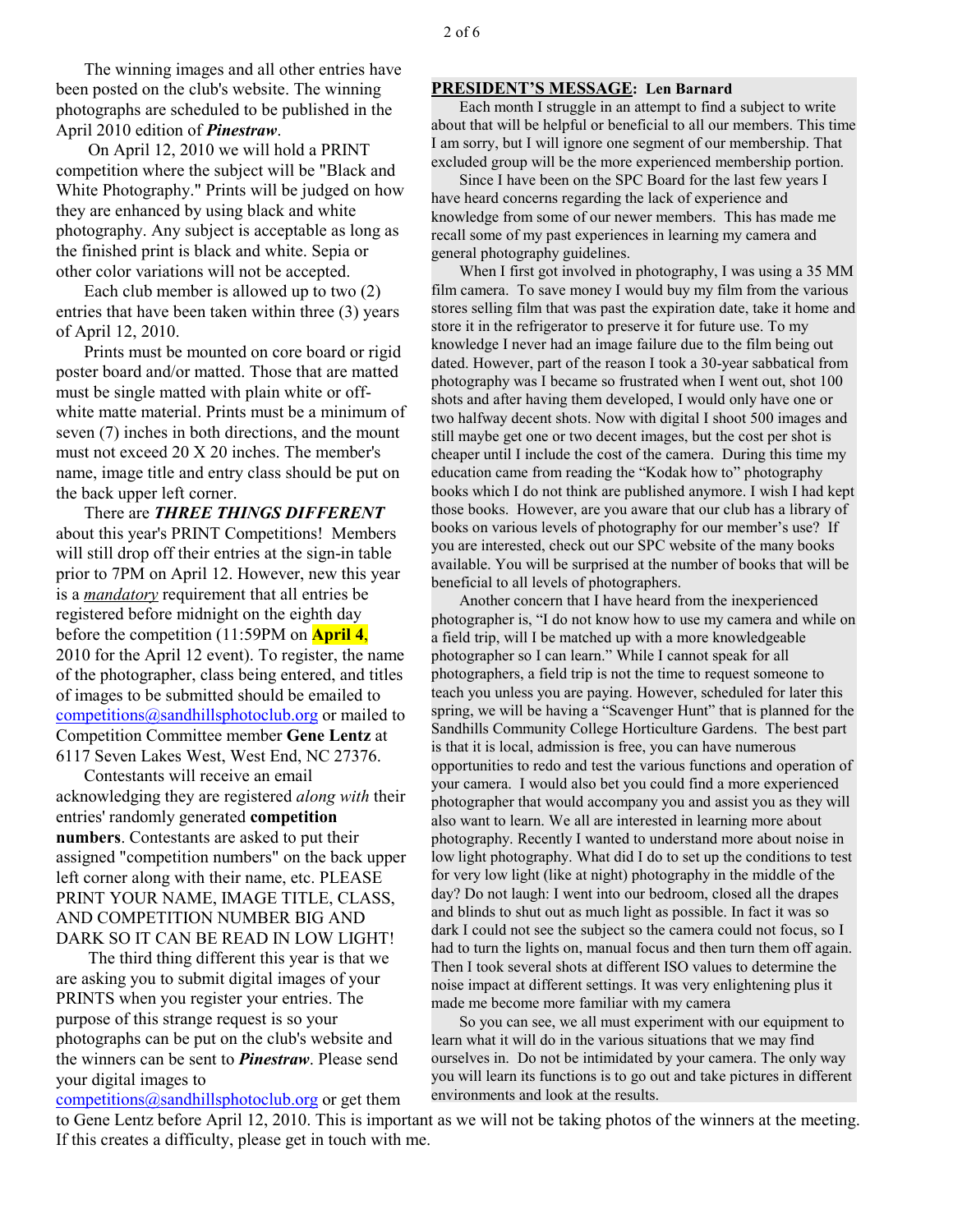## **WORKSHOPS: Bill Matthews**

*Photographing Wild Birds* with Tom Reedy is our next workshop on Saturday, **March 13**, 9:30 - 12:00 noon, in the Burlingame Room at the Sandhills Community College Horticultural Center. The objective of this workshop is to learn how to take better images of wild birds (as opposed to captive birds). This includes birds in flight, which are always difficult to capture. The workshop will have information that will be useful to beginners and experienced bird photographers. It will be fun and informative and will focus on five topics:

- What is essential to a good bird image
- What equipment (e.g., lenses, bodies, accessories) is required to capture good images
- How light and exposure impact bird photography
- How composition and "creative intent" can improve bird photography
- What we need to do to capture good bird images when we spend time in the field, including where to find birds and what camera settings should be used.

Bird images will be used to illustrate points in each of these discussion areas. The discussion will be specific and practical and strive to get everyone involved in the discussion. Collectively, club members possess excellent information and years of experience.

A handout will be sent by email to all who sign up. For optional preparation, review the top 100 bird images from the 2009 competition at http://www.audubonmagazine.org/ to see examples of outstanding bird images. To sign up please send an email to Tom Reedy at wreedy1@nc.rr.com. For more information Tom may be contacted by email or by phone at 295-2674.

*Lightroom 3* with Glenn Gilchrist on Saturday, **May 15,** 9:00AM, in the Burlingame Room at the Sandhills Community College Horticultural Center: Glenn has spent many hours working with the Lightroom 3 Beta and will share his experience with us. The expected LR3 release is this spring or summer and the Beta version is available free until then. Glenn's Lightroom Workshop last year was very well received and we look forward to learning the new features of LR3 with him this spring. More details to follow.

*Flower Photography at the Sandhills Community College Horticultural Gardens* now has a definite date: Saturday, **June 19** (not July or August as originally anticipated). This workshop, a joint effort with our club and the Sandhills Community College Horticultural Society, will promote the flower photography opportunities available at the Horticultural Gardens, welcome beginning photographers and be open to the public - details to follow. Additional workshops currently being planned for this year include

- *Artistic Composition* with Mike Stratil (September date TBD).
- *Basic Photography, Resizing & RAW Revisited* with Bill Matthews (Fall date TBD)*.*
- A *Photoshop* topic in an SCC Computer lab with Bob Biamonte (Fall date TBD)*.*

Suggestions for workshops are always appreciated. Please pass them on to Bill Matthews, 692-8254 or wmatth@embarqmail.com.

# **SCAVENGER HUNT: Jill Margeson**

SCAVENGER HUNT #2 COMING SOON! Do you like this flower pot shot taken at SCC gardens? Why do you like it or not like it? Should it be lighter? Cropped? Deleted and forgotten? Are there leading lines? Did anyone else photograph that same subject in another way? Lots of questions…come to the workshop on **June 5** at 9:00 AM for some answers to questions you might be asking about your pictures. Hear friendly, honest, helpful feedback from club members. No judging, no points, no being quiet.

The spring hunt for at least 4 of 6 topics will begin after the April club meeting in the SCC gardens. You will be asked to email four (4) pictures ahead of time. Look for a couple "bonus" challenges for the more advanced in our group. uestions? **Jill Margeson** 673-1497.

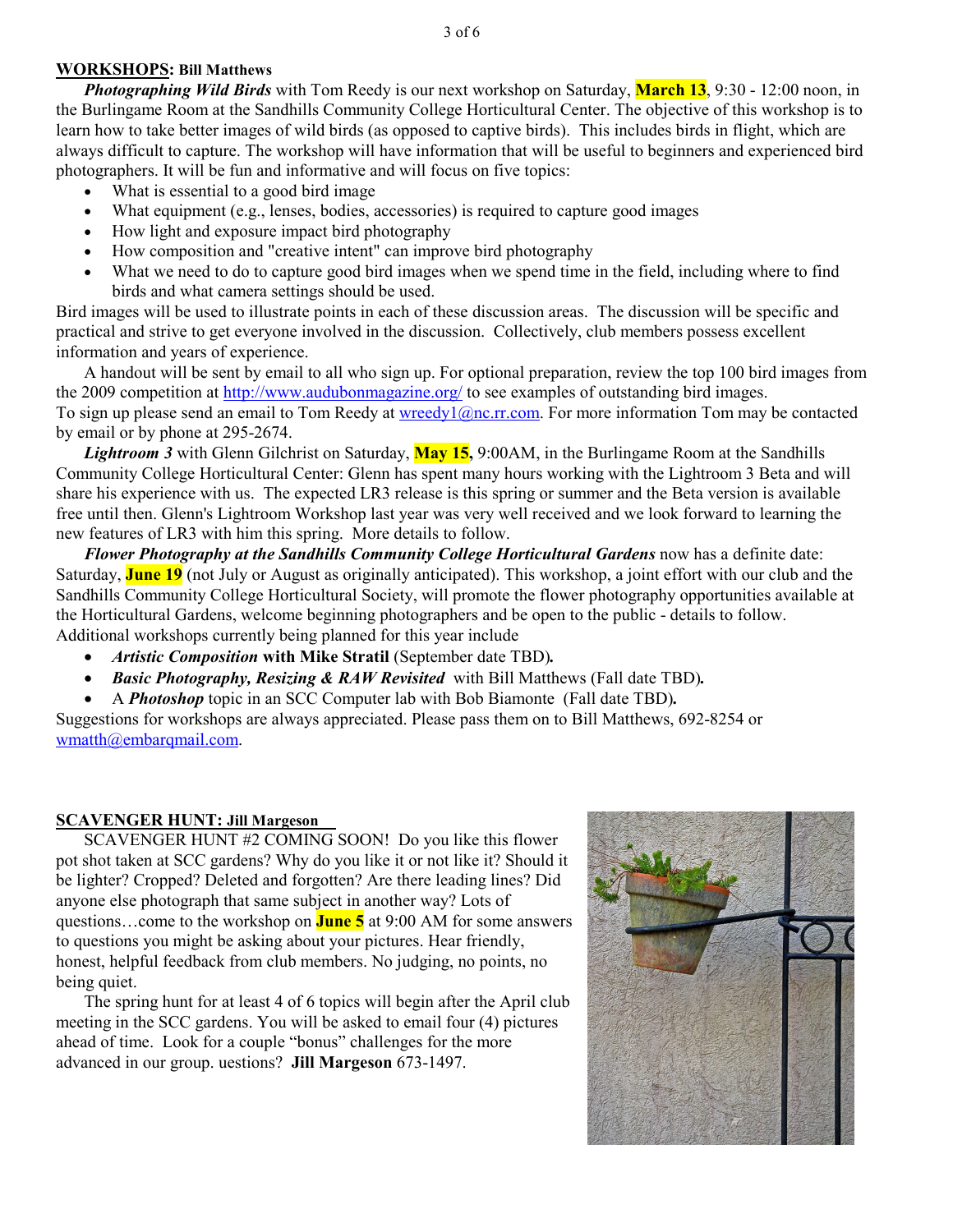## **MEMBERSHIP: Alison Earl**

As of the end of the February 2010 meeting we are at **79** paid members, along with our five honorary members! By our count we had **59** people at our February contest with Vinny Colucci, which included members and guests!

Our new members is: **Laura Gingerich,** Laura considers herself an amateur/semi-pro with her Canon 5D Mark II and Canon 50D cameras. Her favorite things to photograph are mission and relief/places and faces of the world. She hopes to gain a fresh perspective and camaraderie from our club. Laura was born in Brooklyn, and moved to North Carolina in 1990. Please join me in welcoming Laura!

Notices will be sent to members where we have not received their 2010 dues yet. We understand that the mail may be the problem, but please contact me as soon as possible if you think there has been a mistake (theearls@nc.rr.com).

**NOTICE:** If you have any changes to your information (address, email, phone, etc) *PLEASE* let me know and I will let the rest of the board know. I keep a roster of all members and their information. Email me at theearls@nc.rr.com or call at home (910) 215-0316. Thanks!

# **LIBRARY: Gisela Danielson**

**PHOTOSHOP BOOKS: Bob Biamonte**, SPC member and Photoshop guru, donated three books on the Photoshop subject. Scott Kelby's *DIGITAL PHOTOGRAPHY BOOK* #1, #2, and #3 are outstanding.

 Check out the SPC website: http://www.sandhillsphotoclub.org/library.html for the updated library index. You may borrow books and/or DVD/CDs. Place your order via email, gdanielson@nc.rr.com or call me, 673-0521. Your order will be ready for pick-up at the next SPC meeting and is due the following month.

### **REFRESHMENT ASSIGNMENTS: Bill Sheppard**

The following are refreshment providers for next month: **March Carol Smetana & Joan Herrman** 



**Take Happy on your next trip!** Our traveling bluebird, Happy, will soon be available for your trip. He is returning from the Philippines, Iraq and Costa Rica. Most recently he has been to Greensboro and the CNPA conference. In the photo at left, he is taste-testing something our President Len has chosen from the hotel breakfast line. In the photo below, Happy is scuba diving with June White in the Philippines. Happy will have a tab on our website soon for all to see his exciting adventures. Call **Jill Margeson** (910-673-1497) or **June White** (910-692-6385) to reserve your bird!

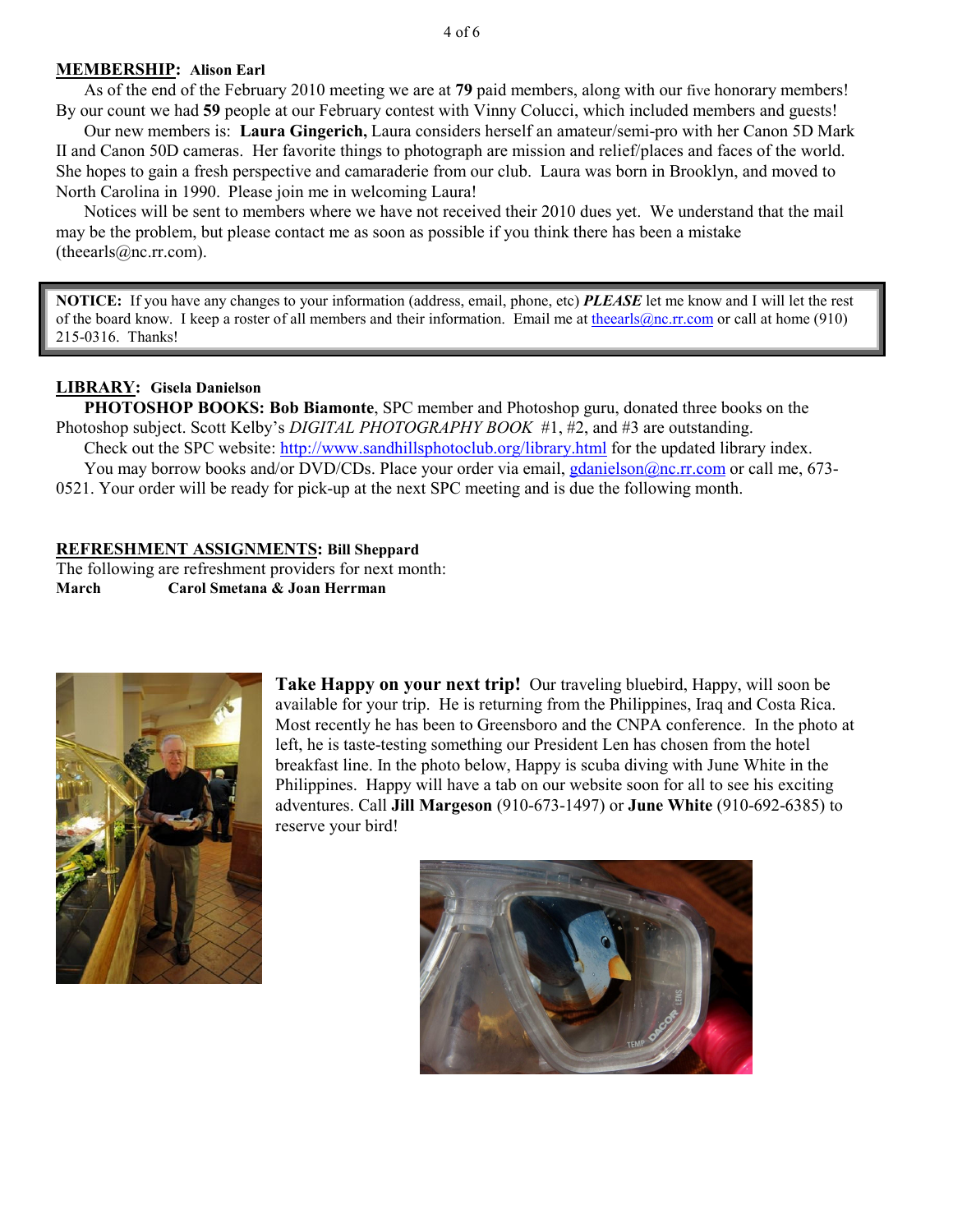|                                                                                 | MUNTHLI FINANCIAL KEI UKT. DAVE VEITIITK |            |                               |                               |          |  |  |  |
|---------------------------------------------------------------------------------|------------------------------------------|------------|-------------------------------|-------------------------------|----------|--|--|--|
| <b>Monthly Financial Report Regular Account</b>                                 |                                          |            |                               |                               |          |  |  |  |
| Dec. 30, 2009                                                                   | Starting balance                         | \$5214.38  |                               |                               |          |  |  |  |
|                                                                                 |                                          |            |                               |                               |          |  |  |  |
|                                                                                 | Expenses                                 | 132.56     |                               |                               |          |  |  |  |
|                                                                                 | Income                                   | 1,005.09   |                               |                               |          |  |  |  |
| Jan. 29, 2010                                                                   | Final balance                            | \$6,068.91 |                               |                               |          |  |  |  |
|                                                                                 |                                          |            |                               |                               |          |  |  |  |
| Income: 2010 dues, interest                                                     |                                          |            |                               |                               |          |  |  |  |
|                                                                                 |                                          |            | <b>2010 SPC Board Members</b> |                               |          |  |  |  |
|                                                                                 |                                          |            |                               |                               |          |  |  |  |
|                                                                                 |                                          |            | President                     | Len Barnard                   | 673-2135 |  |  |  |
|                                                                                 |                                          |            | <b>Vice President</b>         | Jim Davis                     | 673-7017 |  |  |  |
|                                                                                 |                                          |            | Secretary                     | Tom Reedy                     | 295-2674 |  |  |  |
| NEXT BOARD MEETING:                                                             |                                          |            | Treasurer                     | Dave Verchick                 | 246-2080 |  |  |  |
| Thursday, March 18, 2:00 PM,                                                    |                                          |            | Past President                | Don Hiscott                   | 295-9544 |  |  |  |
| <b>Sandhills Community College</b>                                              |                                          |            | Programs                      | Jim Davis                     | 673-7017 |  |  |  |
|                                                                                 |                                          |            | Competition                   | <b>Scott Duvall</b>           | 673-1501 |  |  |  |
| <b>Horticultural Gardens Visitor</b>                                            |                                          |            | Exhibitions                   | June White                    | 692-6385 |  |  |  |
| Center.                                                                         |                                          |            | Hospitality                   | <b>Bill Sheppard</b>          | 944-1219 |  |  |  |
| Please note change of date<br><b>SPC WEBSITE:</b><br>www.sandhillsphotoclub.org |                                          |            | Publicity                     | Ann Stokes                    | 235-0950 |  |  |  |
|                                                                                 |                                          |            | Workshops                     | <b>Bill Matthews</b>          | 692-8254 |  |  |  |
|                                                                                 |                                          |            | Newsletter                    | Ann Stephens                  | 673-2091 |  |  |  |
|                                                                                 |                                          |            | Library                       | Gisela Danielson              | 673-0521 |  |  |  |
|                                                                                 |                                          |            | PSA Rep                       | Jim Smith                     | 673-4744 |  |  |  |
|                                                                                 |                                          |            | Membership                    | Alison Earl                   | 215-0316 |  |  |  |
|                                                                                 |                                          |            | Website                       | <b>Brady Smith</b>            | 947-3946 |  |  |  |
|                                                                                 |                                          |            | Club Photographer Donna Ford  |                               | 295-5301 |  |  |  |
|                                                                                 |                                          |            | Field Trips                   | Kathy Green (Spring) 525-0190 |          |  |  |  |
|                                                                                 |                                          |            | Dave Powers (Fall) 692-2539   |                               |          |  |  |  |
|                                                                                 |                                          |            | Day Trips                     | Mike Stratil                  | 949-6518 |  |  |  |

# **MONTHLY FINANCIAL REPORT: Dave Verchick**

# **Spring Field Trip-Myrtle Beach/Georgetown/Murrells Inlet: Three nights - April 20, 21, 22 Leaders are Kathy Green (910-858-0190) and Jill Margeson (910-673-1497)**

Scavenger Hunt Jill Margeson 673-1497

So far, 42 people have signed up for the Myrtle Beach trip on April 20, 21 and 22: Pat Murray, Owenses, Diane McCall, Janice Huff, Dave Powers, Gisela Danielson and June White, 2/Duvall, Debra Regula, 2/Herrmann, Mike Stratil, 2/Lentz, 2/Hiscott, Linda Martin, Alison Earl, Kathy Green and Nancy Wehr, Jill Margeson and Chris Christiansen, 2/Bernard, 2/Davis, 2/Wheeler, 2/Walker, 2/German, Lori Fischler, Pam Wandry, 2/Smith, 2/Smetana.

Most have signed up for dinner on the first night at Carrabba's, conveniently located next to the Hampton Inn. We'll have a wine and nibbles gathering in the hotel before dinner.

Arrangements have been made for local photographer, Sean Thompson, to show his area shots the first evening. He has also generously offered to guide us to a spot with carnivorous plants for no charge early morning on the 22nd.

Fifteen people are interested in the April 21st boat trip with Capt. Rod to barrier islands, plantations, rice fields, lighthouse, etc. We are hoping for 20 people so our group will be the only ones on the tour. This will be \$25 per person, leaving Georgetown dock at 10:00am, for a 3½ to 4-hour tour geared to photography.

A packet of area information and activity details was handed out at the last meeting. Contact Kathy or Jill if you want to sign up and get a packet or get one at the next meeting. We can email you the information sheets.

IMPORTANT: Call to reserve your room at Hampton Inn, 512 Courtfield Dr., Murrells Inlet 29576, phone 843- 651-6687, before **April 6**, for the special club rate of \$82.50 with tax included. Be sure and mention Sandhills Photography Club. Questions? Call **Kathy Green** at 910-585-0190.